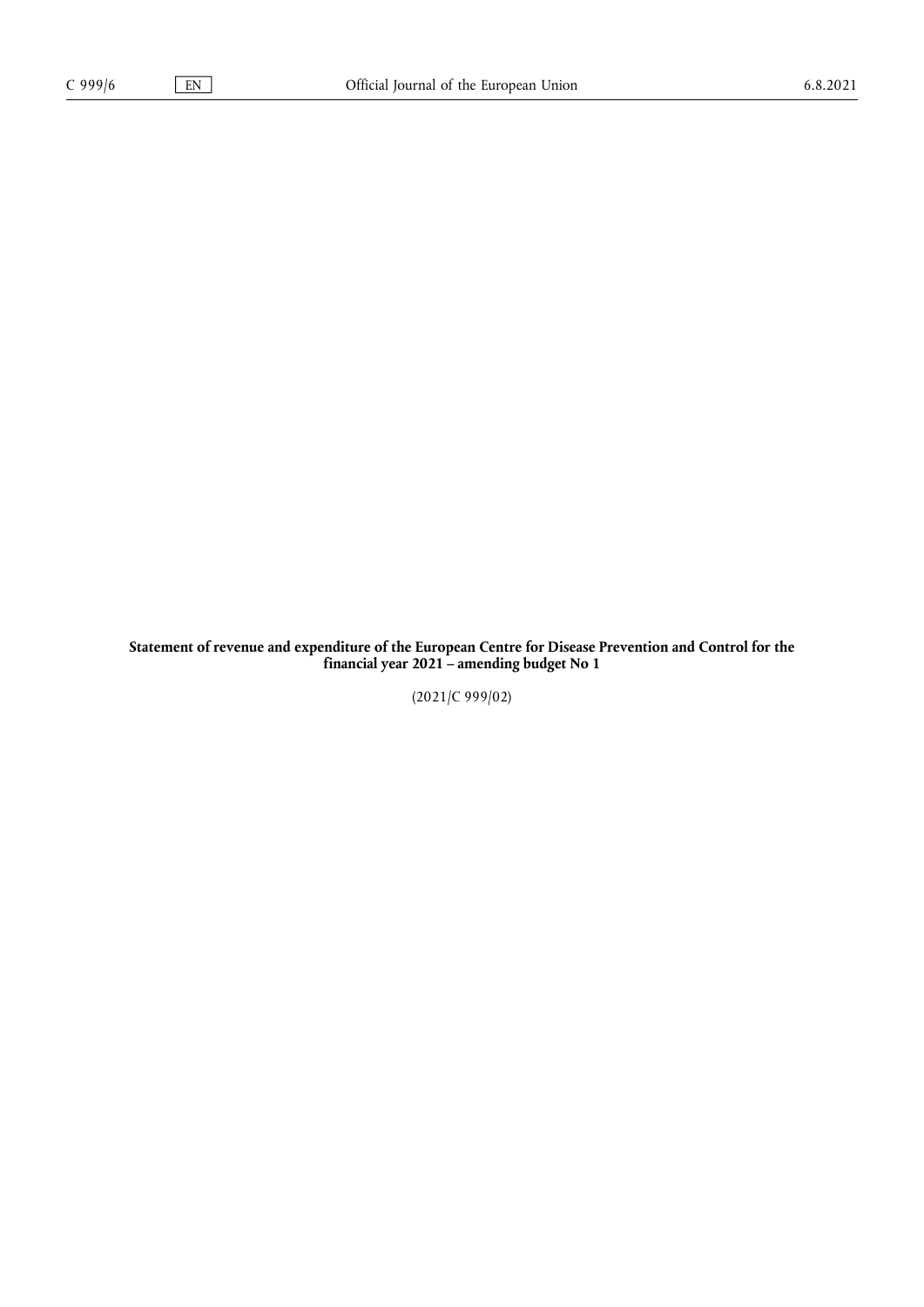## **REVENUE**

| Title<br>Chapter | Heading                                                       | Budget 2021 | Amending budget No 1 | New amount    |
|------------------|---------------------------------------------------------------|-------------|----------------------|---------------|
| $\mathbf 1$      | EUROPEAN UNION CONTRIBUTION                                   |             |                      |               |
| $1\,$ $0\,$      | EUROPEAN UNION CONTRIBUTION                                   | 63 955 000  | 122 040 000          | 185 995 000   |
|                  | Title $1$ - Total                                             | 63 955 000  | 122 040 000          | 185 995 000   |
|                  |                                                               |             |                      |               |
| $\boldsymbol{2}$ | SUBSIDY FROM THE EUROPEAN ECONOMIC AREA                       |             |                      |               |
| $2\,0$           | SUBSIDY FROM THE EUROPEAN ECONOMIC AREA                       | 1687000     | 433000               | 2 1 2 0 0 0 0 |
|                  | Title 2 - Total                                               | 1687000     | 433 000              | 2 1 2 0 0 0 0 |
|                  |                                                               |             |                      |               |
| $\mathbf{3}$     | MISCELLANEOUS REVENUE                                         |             |                      |               |
| 30               | CONTRIBUTIONS UNDER SPECIFIC AGREEMENTS -<br>ASSIGNED REVENUE | 9032786     | 1464149              | 10 496 935    |
|                  | Title 3 - Total                                               | 9032786     | 1464149              | 10 496 935    |
|                  |                                                               |             |                      |               |
|                  |                                                               |             |                      |               |
|                  |                                                               |             |                      |               |
|                  |                                                               |             |                      |               |
|                  |                                                               |             |                      |               |
|                  |                                                               |             |                      |               |
|                  |                                                               |             |                      |               |
|                  |                                                               |             |                      |               |
|                  |                                                               |             |                      |               |
|                  |                                                               |             |                      |               |
|                  |                                                               |             |                      |               |
|                  |                                                               |             |                      |               |
|                  |                                                               |             |                      |               |
|                  |                                                               |             |                      |               |
|                  |                                                               |             |                      |               |
|                  |                                                               |             |                      |               |
|                  |                                                               |             |                      |               |
|                  |                                                               |             |                      |               |
|                  |                                                               |             |                      |               |
|                  | <b>GRAND TOTAL</b>                                            | 74 674 786  | 123 937 149          | 198 611 935   |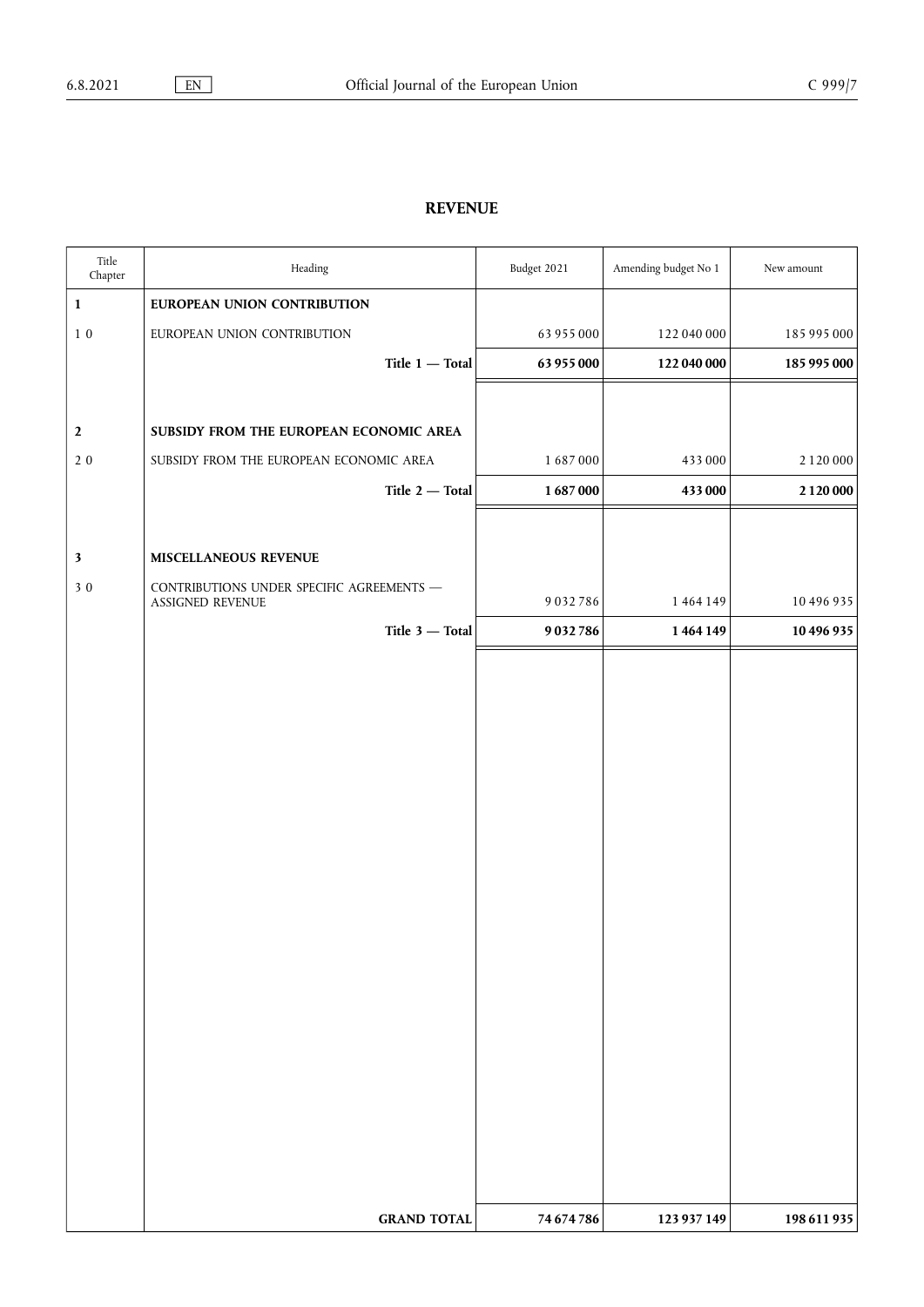## **EXPENDITURE**

| Title<br>Chapter | Heading                                                                                                                        | Budget 2021 | Amending budget No 1 | New amount    |
|------------------|--------------------------------------------------------------------------------------------------------------------------------|-------------|----------------------|---------------|
| $\mathbf 1$      | <b>STAFF</b>                                                                                                                   |             |                      |               |
| 1 1              | STAFF IN ACTIVE EMPLOYMENT                                                                                                     | 31 827 000  | 4494000              | 36 321 000    |
| 1 <sub>3</sub>   | <b>MISSIONS AND TRAVEL</b>                                                                                                     | 200 000     | $-15000$             | 185000        |
| 14               | SOCIO-MEDICAL INFRASTRUCTURE                                                                                                   | 160000      | 5 0 0 0              | 165 000       |
| 15               | EXCHANGES OF CIVIL SERVANTS AND EXPERTS                                                                                        | 325 000     | 25 000               | 350 000       |
| 17               | REPRESENTATION EXPENSES                                                                                                        | 5 0 0 0     |                      | 5 0 0 0       |
| 18               | INSURANCE AGAINST SICKNESS, ACCIDENTS AND<br>OCCUPATIONAL DISEASE; UNEMPLOYMENT INSURANCE<br>AND MAINTENANCE OF PENSION RIGHTS | 960 000     | 77000                | 1 0 3 7 0 0 0 |
|                  | Title $1 -$ Total                                                                                                              | 33 477 000  | 4586000              | 38 063 000    |
|                  |                                                                                                                                |             |                      |               |
| $\overline{2}$   | BUILDINGS, EQUIPMENT AND MISCELLANEOUS<br><b>OPERATING EXPENDITURE</b>                                                         |             |                      |               |
| 20               | INVESTMENTS IN IMMOVABLE PROPERTY, RENTING OF<br>BUILDINGS AND ASSOCIATED COSTS                                                | 4 275 000   | 185 000              | 4 4 6 0 0 0 0 |
| 2 1              | DATA PROCESSING                                                                                                                | 2773000     | 333 000              | 3 106 000     |
| 2 <sub>2</sub>   | MOVABLE PROPERTY AND ASSOCIATED COSTS                                                                                          | 103000      | 20 000               | 123 000       |
| 2 <sub>3</sub>   | <b>CURRENT ADMINISTRATIVE EXPENDITURE</b>                                                                                      | 205 000     | $-30000$             | 175 000       |
| 24               | POSTAL EXPENSES AND TELECOMMUNICATIONS                                                                                         | 175 000     |                      | 175 000       |
| 2 <sub>5</sub>   | EXPENDITURE ON MEETINGS AND MANAGEMENT<br>CONSULTING                                                                           | 497000      | 50 000               | 547000        |
|                  | Title 2 - Total                                                                                                                | 8028000     | 558000               | 8586000       |
|                  |                                                                                                                                |             |                      |               |
| 3                | <b>OPERATING EXPENDITURE</b>                                                                                                   |             |                      |               |
| 30               | OPERATING EXPENDITURE                                                                                                          | 24 137 000  | 117 329 000          | 141 466 000   |
|                  | Title 3 - Total                                                                                                                | 24 137 000  | 117 329 000          | 141 466 000   |
|                  |                                                                                                                                |             |                      |               |
|                  |                                                                                                                                |             |                      |               |
|                  |                                                                                                                                |             |                      |               |
|                  |                                                                                                                                |             |                      |               |
|                  |                                                                                                                                |             |                      |               |
|                  |                                                                                                                                |             |                      |               |
|                  |                                                                                                                                |             |                      |               |
|                  | <b>GRAND TOTAL</b>                                                                                                             | 65 642 000  | 122 473 000          | 188 115 000   |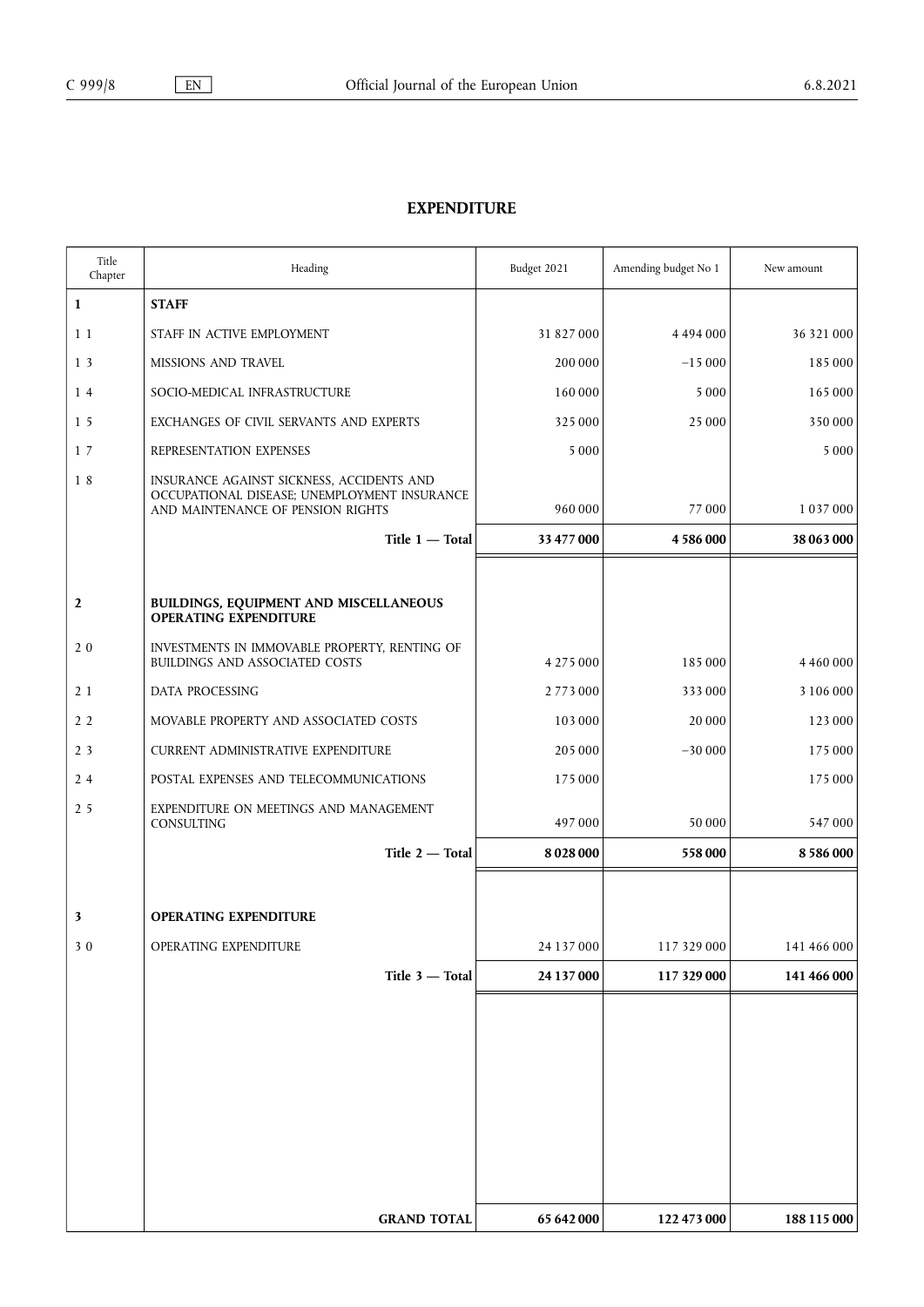## **Establishment plan**

| Function group and<br>grade | 2021<br>Authorized under the Union budget |                 | 2020<br>Actually filled as at 31 December 2019<br>Authorized under the Union budget |                         |                 |                                 |
|-----------------------------|-------------------------------------------|-----------------|-------------------------------------------------------------------------------------|-------------------------|-----------------|---------------------------------|
|                             |                                           |                 |                                                                                     |                         |                 |                                 |
|                             | Permanent posts                           | Temporary posts | Permanent posts                                                                     | Temporary posts         | Permanent posts | Temporary posts                 |
| AD 16 $\,$                  |                                           |                 | $\hspace{0.1mm}-\hspace{0.1mm}$                                                     |                         |                 |                                 |
| AD 15                       |                                           | $\mathbf{1}$    |                                                                                     |                         |                 | $\mathbf{1}$                    |
| AD 14                       |                                           | $\overline{2}$  |                                                                                     | $\mathbf{1}$            |                 | $\overline{2}$                  |
| AD 13                       |                                           | 3               |                                                                                     |                         |                 | 3                               |
| AD 12                       |                                           | 7               |                                                                                     | 5                       |                 | 7                               |
| ${\rm AD}$ 11               |                                           | 8               |                                                                                     | 5                       |                 | $\,8$                           |
| ${\rm AD}$ 10               |                                           | 24              |                                                                                     | 9                       |                 | 23                              |
| AD 9                        |                                           | 24              |                                                                                     | 16                      |                 | 24                              |
| AD 8                        |                                           | 23              |                                                                                     | 29                      |                 | 22                              |
| AD $\,$ 7 $\,$              |                                           | 29              |                                                                                     | 12                      |                 | 26                              |
| AD 6                        |                                           | $20\,$          |                                                                                     | $17\,$                  |                 | 10                              |
| AD 5                        |                                           | $\mathbf{3}$    |                                                                                     | $27\,$                  |                 | $\hspace{0.1mm}-\hspace{0.1mm}$ |
| Subtotal AD                 | $\overline{\phantom{m}}$                  | 144             | $\qquad \qquad -$                                                                   | 121                     |                 | 126                             |
| $\operatorname{AST}$ 11     |                                           |                 |                                                                                     |                         |                 | $\overline{\phantom{a}}$        |
| $\operatorname{AST}$ 10     |                                           | $\mathbf{1}$    |                                                                                     |                         |                 | $\mathbf{1}$                    |
| AST 9                       |                                           | $\overline{2}$  |                                                                                     |                         |                 | $\overline{2}$                  |
| AST 8                       |                                           | 3               |                                                                                     | 3                       |                 | 3                               |
| AST 7                       |                                           | 11              |                                                                                     | $\overline{2}$          |                 | 11                              |
| AST 6                       |                                           | $10\,$          |                                                                                     | 9                       |                 | 10                              |
| AST 5                       |                                           | 15              |                                                                                     | 13                      |                 | 15                              |
| AST 4                       |                                           | $10\,$          |                                                                                     | 15                      |                 | 5                               |
| AST 3                       |                                           | 7               |                                                                                     | $\mathbf{3}$            |                 | 4                               |
| AST <sub>2</sub>            |                                           |                 |                                                                                     | $\sqrt{2}$              |                 |                                 |
| AST 1                       |                                           |                 | $\qquad \qquad \longleftarrow$                                                      | $\overline{\mathbf{3}}$ |                 | $\overline{\phantom{m}}$        |
| Subtotal AST                |                                           | 59              | $\hspace{0.1mm}-\hspace{0.1mm}$                                                     | $50\,$                  | --              | 51                              |
| AST/SC 6                    |                                           |                 |                                                                                     |                         |                 |                                 |
| AST/SC 5                    |                                           |                 |                                                                                     |                         |                 |                                 |
| AST/SC 4                    |                                           |                 |                                                                                     |                         |                 |                                 |
| AST/SC 3                    |                                           | 5               |                                                                                     |                         |                 | $\mathbf{3}$                    |
| AST/SC 2                    |                                           |                 |                                                                                     |                         |                 |                                 |
| AST/SC 1                    |                                           |                 |                                                                                     | $\mathbf{3}$            |                 |                                 |
| Subtotal AST/SC             |                                           | 5               |                                                                                     | $\overline{\mathbf{3}}$ |                 | $\overline{\mathbf{3}}$         |
| <b>Total</b>                | $\hspace{0.05cm}$                         | ${\bf 208}$     |                                                                                     | $174\,$                 |                 | 180                             |
| <b>Grand Total</b>          |                                           | 208             |                                                                                     | 174                     |                 | 180                             |